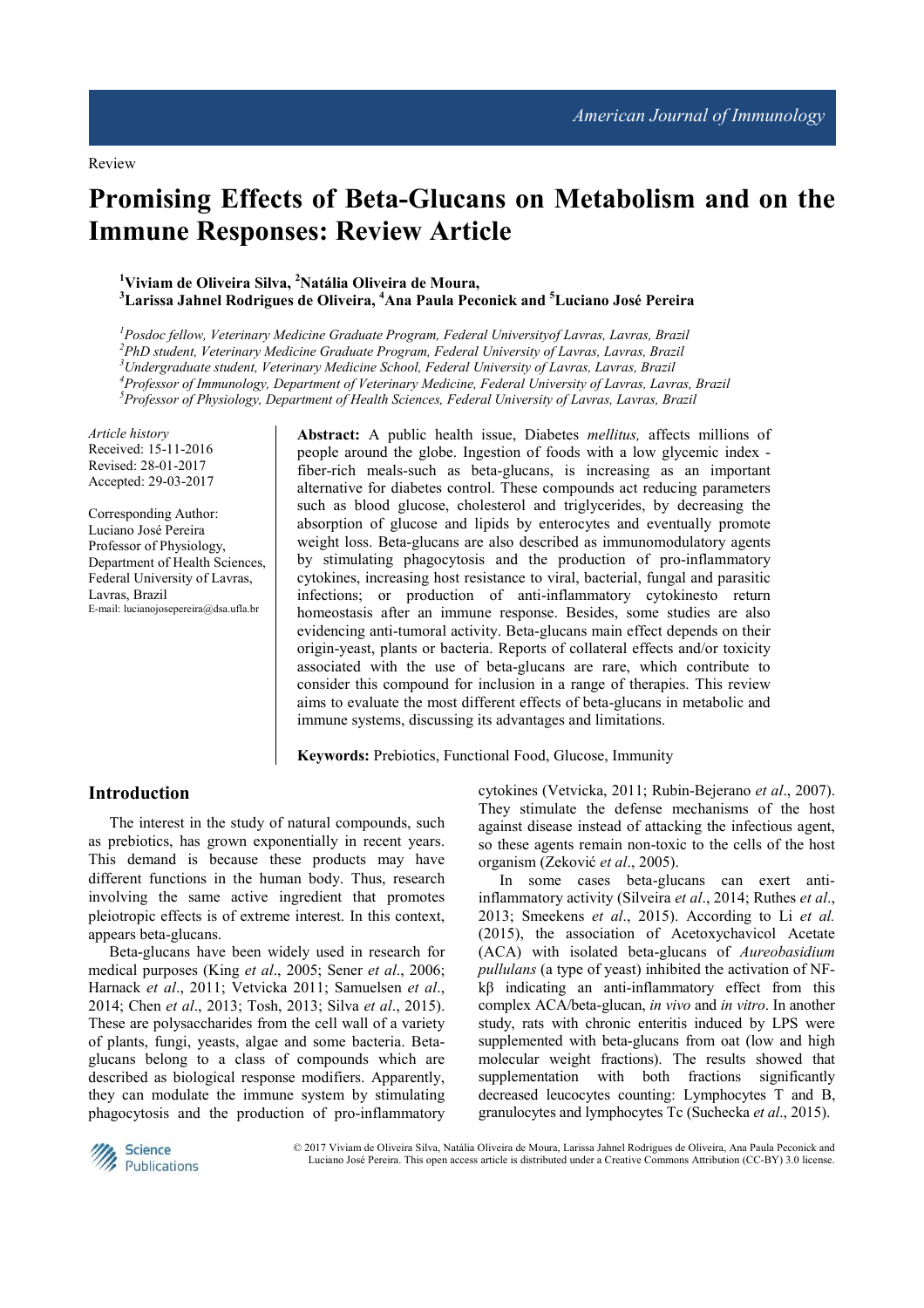The main functions of beta-glucans, related to stimulation of the immune system include increased host resistance to viral, bacterial, fungal and parasitic infections, as well as an anti-tumor adjuvant effect and prevention of the carcinogenicity (Bohn and BeMiller, 1995). Besides, they reduce plasma concentrations of glucose, cholesterol and triglycerides, despite a decrease intestinal absorption of glucose and lipids (De Paula *et al*., 2005; Lo *et al*., 2006; Vieira Lobato *et al*., 2015; Francelino Andrade *et al*., 2014). Furthermore, they are used as adjuvants in the development of various types of vaccines, by boosting the cellular immune response without the toxicity exhibited by other adjuvants (Petrovsky and Aguilar, 2004; Temizoz *et al*., 2016).

With this panorama, the present review aims to analyze the effects of beta-glucans in different functions (metabolic, immunomodulatory, etc.) discussing its advantages and limitations.

## **Beta-Glucans-General Characteristics**

Wide varieties of compounds have been studied for their prebiotic attributes, so the beta-glucans are an important class of such food additives (Collins and Reid, 2016). Beta-glucans are one of the most abundant forms of structural cell wall polysaccharides of yeast (Rahar *et al*., 2011), plants (Volman *et al*., 2008) and some bacteria (Gacto *et al*., 2000; Chan *et al*., 2009). The chemical structure of beta-glucans has a central linear β (1- 3) ligation composed of glucose units linked to the main chain, which differ according to their length and branching (Xiao *et al*., 2004; Sonck *et al*., 2010). The ramifications of the glycosidic chain are highly variable and the two main groups of branch are the β (1  $\rightarrow$  4) and  $\beta$  (1  $\rightarrow$  6). These ramifications distinguishes beta-glucans source, e.g., beta-glucans of fungi have side  $\beta(1 \rightarrow 6)$  branches while bacteria and plants have  $β$  (1  $\rightarrow$  4). The position of the branch also generally defines the biological activity that fiber (Rahar *et al*., 2011; Chan *et al*., 2009). Various methods can be used to determine the composition or structure of betaglucans. Among these, stand out the Liquid Chromatography/Mass Spectrometry (LC/MS), High Performance Liquid Chromatography (HPLC) and X-ray crystallography (Jelsma and Kreger, 1975; Rolin *et al*., 1992; Hanada *et al*., 1993).

Most beta-glucans are considered as non-digestible hydrates of carbon, so they are fermented in different degrees by the intestinal microbiota (Wang *et al*., 2008). Therefore, it is speculated that their immunomodulatory properties could be partially attributed to a microbial dependent effect. However, beta-glucans can bind directly to specific receptors of immune cells, suggesting a microbial independent immunomodulatory effect (Vos *et al*., 2007). The pharmacokinetics and pharmacodynamics of beta-glucans were studied in animal and human models (Wang *et al*., 2008, Chan *et al*., 2009). Regarding its toxicity, oral administration for four weeks of these fibers showed no toxic signs even in large quantities (Chen *et al*., 2013, Túrmina *et al*., 2012).

#### **Diabetes** *Mellitus* **and Beta-Glucans**

#### *Diabetes Mellitus*

Diabetes *mellitus* is a disease in which the metabolism homeostasis of carbohydrates, proteins and lipids is inadequately regulated. It can be caused by deficiency in the production of the pancreatic hormone insulin and/or insulin resistance, resulting in an increase in blood glucose level (Sunil *et al*., 2011). The most common signs and symptoms of diabetes *mellitus* are: Polyuria, polydipsia, glycosuria, polyphagia, visual changes, skin lesions, heart, mouth and kidney disorders (Seino *et al*., 2010). This disease is one of the main problems of public health and has been aggravated rapidly especially in developing nations. The World Health Organization estimated in 2014 that diabetes *mellitus* affects 422 million people worldwide. This number has increased substantially between 1980 and 2014, from 108 million people to the current 422 million, a value about four times higher (WHO, 2016).

Two main types of diabetes mellitus are recognized. Type 1 diabetes *mellitus*, is a deficiency in insulin production due to autoimmune destruction of pancreatic β cells. In general, in this type of the disease, the patients are young (before 30 years old) and nonobese when the symptoms first appear and its treatment generally requires the use of insulin. In type 2 diabetes *mellitus*, there is resistance to insulin action. In this case the disease has polygenic inheritance origin, not yet fully defined. The pathogenesis of Type 2 diabetes *mellitus* is complex and involves interaction between genetic and environmental factors, especially those from obesity due to physical inactivity and excessive food intake. Oral hypoglycemic agents and/or insulin therapy often become necessary (DeFronzo, 2004; Malandrino and Smith, 2011).

The great importance of diabetes *mellitus* as a public health problem is the fact that most of the chronic complications of the disease is highly disabling to carry out the daily and productive activities, compromising individual's quality of the life. In addition, the treatment of the disease is extremely costly for the public health system (Fazeli Farsani *et al*., 2013).

The development of new alternatives for diabetes treatment is significant, especially because of the worldwide prevalence of the disease. Besides, the fact that diabetes has a chronic nature, it predisposes patients to a variety of other long term complications, especially those associated with the circulatory system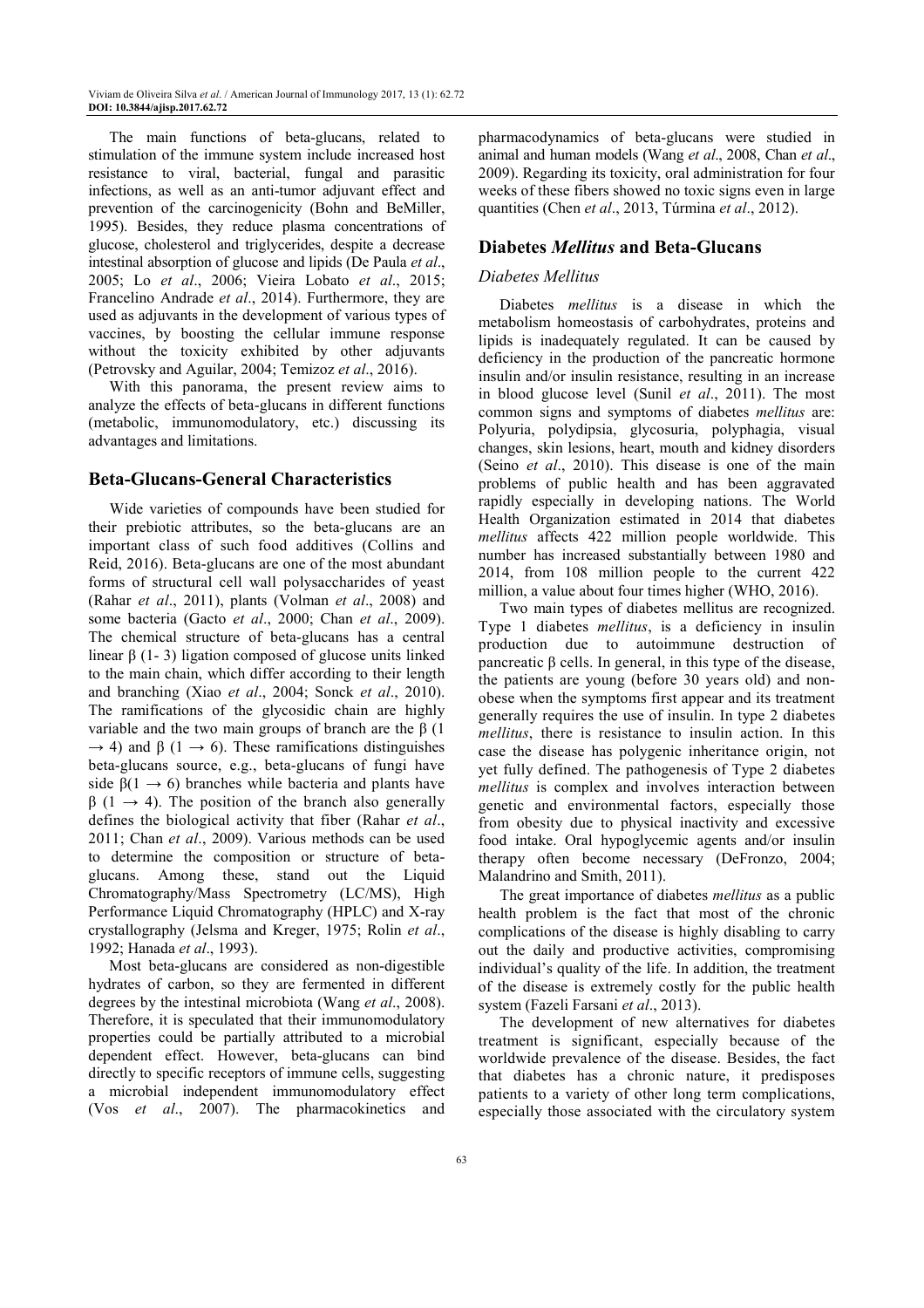(micro and macroangiopathies), which have complex and costly treatments. The intake of foods with a low glycemic index, for example fibers and especially beta-glucans, become an important alternative for diabetes control (Schalkwijk and Stehouwer, 2005; Francelino Andrade *et al*., 2014).

## **Metabolic Activity of Beta-Glucans**

The positive effects of beta-glucans on metabolism in diabetic rats are well known (Lo *et al*., 2006; Kim *et al*., 2005). The reduction of these parameters such as blood glucose and cholesterol, may be related to physicochemical interactions of these fibers with the digestive bolus. These polysaccharides form a gelatinous layer which acts as a barrier hindering the absorption of nutrients, thus leading to a lower concentration of glucose and lipids in blood (Tappy *et al*., 1996; Reyna *et al*., 2003; Liatis *et al*., 2009; Choi *et al*., 2010; Dong *et al*., 2011). This layer is due to the viscosity formed in the intestinal lumen, which acts as a sieve filtering small molecules, retarding the digestion and the absorption of certain nutrients. There is also the hypothesis that this gelatinous layer delays the interaction of the starch and its digestive enzyme, causing a reduction in the absorption of carbohydrates and, consequently, the reduction of glycemia. This particularity of the beta-glucan fibers derives from its molecular weight and solubility, of their predisposition to water retention, viscosity, emulsification, fermentability, resistance to degradation by intestinal bacteria and their propensity to absorb nutrients (Battilana *et al*., 2001; Schneeman, 1987).

Significant improvements in glycemia, triacylglycerols and total cholesterol levels were found in diabetic rats treated with beta-glucans, explaining their beneficial effect on glucose tolerance and lipid metabolism (Miranda-Nantes *et al*., 2011; Gao *et al*., 2012). According to Lo *et al*. (2006), both oat and fungi beta-glucans are able to reduce rodents glycemia. The aqueous extract of beta-glucans of *Agaricus blazei basidiocarpos* showed anti-hyperglycemic, antihypertriglyceridemic, anti-hypercholesterolemic and anti-atherosclerotic activity in diabetic rats (Kim *et al*., 2005). According to Francelino Andrade *et al*. (2014) who conducted a systematic review using human experiments and found that ingestion of doses around 6.0 g/person of beta-glucans per day, for at least four weeks were sufficient to provoke improvements in the blood glucose levels and also lipid parameters of individuals with diabetes *mellitus*. However, glucose levels do not reach normal levels using beta-glucan alone. Low doses of beta-glucan for at least 12 weeks were also reported to promote metabolic benefits.

Vieira Lobato *et al*. (2015) observed in diabetesinduced rats treated with leaven beta-glucans (*Saccharomyces cerevisiae)* significant reduction in plasma glucose concentration (30%), triacylglycerols (32%) and alanine aminotransferase (41%). Complementarily, beta-glucans also decreased blood levels of total cholesterol (13%), triglycerides (17%) and glucose (24%), in obese rats (induced by high fat diet) when compared to untreated obese animals (de Araújo *et al*., 2016). Reduction of total cholesterol and LDL fraction were also reported elsewhere (Tiwari and Cummins, 2011).

In addition, beta-glucans can be reduce the risk of cardiovascular and metabolic diseases through the mediation of the inflammatory process (Liu *et al*., 2002; Liu 2003). The hypotheses of these mechanisms have shown that beta-glucans may decrease the oxidation of glucose and lipids, promoting a healthy intestinal environment by preventing inflammation and by changing the adipocytokines in adipose tissue and also, enhancing the enterohepatic circulation of lipids and lipophilic compounds (King *et al*., 2005).

## **Beta-Glucans and Body Weight**

Beta-glucans participate in physiological processes related to the metabolism of fats in the human's body. Thus, it was expected that the consumption of those fibers may also contribute to reductions in body weight (Rop *et al*., 2009). Observational studies showed that the ingestion of dietary fiber decreases the energy intake (Lissner *et al*., 1998) and that the obesity rate is lower if food intake contains an adequate amount of fiber (Kimm, 1995). Thus, an inverse correlation has been reported between the fiber intake and weight (Alfieri *et al*., 1995) and body mass index (Kim *et al*., 2006; Liu *et al*., 2002).

The effect of fiber on weight control is affected by the blood sugar level, which is related to hunger, insulin secretion, gastric emptying time and the intestinal hormones response (Slavin, 2005). However, because most clinical experiments do not distinguish between the different types of fiber, it is not totally clear if a specific fiber, such as beta-glucan, is effective in reducing body weight (Kim *et al*., 2006).

Three types of viscous fibers, pectin, alginate and cereal beta-glucan, were identified as potential satietyenhancing ingredients, because they appear to be more effective for appetite control (reduce subjective appetite, energy intake and/or body weight) (Slavin, 2005; Benelam, 2009; Wanders *et al*., 2011), especially when included in beverages or liquid test meals, ensuring that they are consumed in a fully hydrated form for higher efficacy (Ho *et al*., 2015). Pectins and most glucans were the types of fibers which exhibited the largest proportion of appetite-reducing effects over a 4-h time interval (Wanders *et al*., 2011; Blundell *et al*., 2010).

Studies with diabetic patients reported that the supplementation of beta-glucan through oats did not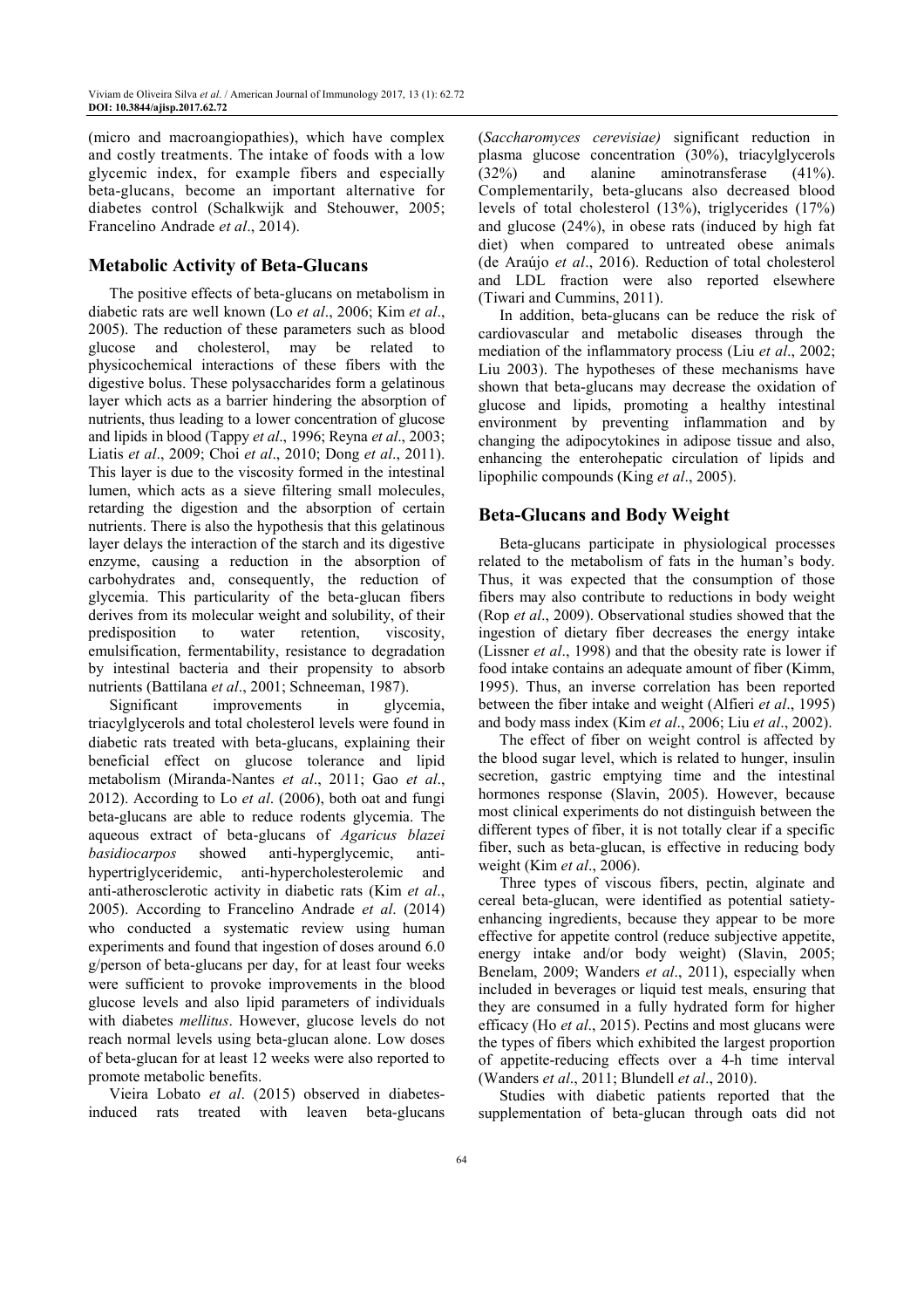have significant effect on body weight (Ripsin *et al*., 1992; Pick *et al*., 1996). In another study, no significant effect on weight was observed in 68 hyperlipidemic patients that received high fiber (beta-glucan) diet compared with a control group who received normal diet (Jenkins *et al*., 2002).

In a systematic review, the percentage of treatments comparing the effects of fiber consumption with controls that significantly reduced subjective appetite rating was 39%. The percentage that significantly reduced food or energy intake was 22%. The satiety-enhancing effects of beta-glucan, lupin kernel fiber, rye bran, whole grain rye, or a mixed high-fiber diet were supported in more than one publication (Clark and Slavin, 2013).

Unfortunately, some studies do not provide clear and precise information or conclusion regarding the effect on weight, but some of them have provided a good perspective about this parameter. More data on the effect of dietary or supplementary beta-glucan on weight need to be developed (Kim *et al*., 2006).

## **Immunomodulatory Activity of Beta-Glucans**

Beta-glucans from fungal cell walls are linear polymers made up of glucose units β(1-3)-Dglucopyranosyl with  $β(1-6)$  branches of different sizes that have immunomodulatory activity (Xiao *et al*., 2004; Sonck *et al*., 2010). They have been shown to be able to modulate the immune nonspecific response (Samuelsen *et al*., 2014), stimulating phagocytosis and production of proinflammatory cytokines (Vetvicka, 2011; Rubin-Bejerano *et al*., 2007).

The protective involvement of beta-glucans have been reported as non-specific immunomodulation, by engaging different pathways of the immune system. These pathways include activation of macrophages, stimulation of the reticulum endothelial system and natural killer cell activation. By the other hand, the specific immunomodulation of beta-glucans can activate the classical and alternative complement pathways, stimulate T cells and increase an antibody production (Zeković *et al*., 2005; Czop, 1986).

The immunological potency of beta-glucans also can be associated with their ability to activate leukocytes (Sandvik *et al*., 2007). It is assigned and dependent on the molecular mass, conformation, solubility and also the degree and position of its ramifications. In general, it has been suggested that beta-glucans of high molecular weight (more prevalent in nature) can directly activate leukocytes, stimulating their phagocytic and antimicrobial functions and also their cytotoxic activity (Akramiene *et al*., 2007). Beta-glucans of intermediate molecular weight have biological activity *in vivo*, but its cellular effects are less evident, while beta-glucans of low molecular weight are generally considered inactive (Akramiene *et al*., 2007).

Macrophages are the main and best-characterized targets for the beta-glucans that activate these cells increasing their size and number, stimulating Tumor Necrosis Factor (TNF) secretion and increasing the phagocytosis of antigens. The stimulation of macrophages occurs via Toll-Like receptor 2 and with beta-glucan, recruits Toll-Like receptors 2 and send signals to the production of TNF- $\alpha$  by pathway of the Nuclear Factor- kβ (NF-kβ) (Zeković *et al*., 2005; Czop, 1986; Meira *et al*., 1996; Pivarcsi *et al*., 2003).

Beta-glucans solutions obtained from fungi, when administered orally, reduced alveolar bone loss in rats with gingival inflammation (Breivik *et al*., 2005). Besides, in another study with diabetic rats induced to a similar inflammatory challenge, daily doses of betaglucans, was effective in reducing alveolar bone loss both diabetics and non-diabetics animals. The treatment reduced the expression of COX-2 and RANK-L and increased the OPG expression in animals with diabetes and periodontal disease. This result may indicate a modulatory action of beta-glucan directly on the immune system as well as its antiinflammatory effects (Silva *et al*., 2015).

Beta-glucans have been extensively used as a preventive agent against infections. In several experimental models, these compounds have shown protection against infections by bacteria and protozoa, as well as an improvement in antimicrobial efficiency in infections caused by resistant bacteria (Rice *et al*., 2005). The protective effect of beta-glucans has been shown in experimental infections with *Leishmania major* and *L. donovani*, *Candida albicans*, *Toxoplasma gondii*, *Streptococcus suis*, *Plasmodium berghei*, *Staphylococcus aureus*, *Escherichia coli*, *Mesocestoidescorti*, *Trypanosomacruzi*, *Eimeria vermiformis* and *Bacillus anthracis* (Vetvicka, 2011).

## **Vaccine Adjuvants**

Vaccination is the main preventive strategy of public health to populations worldwide, especially those more vulnerable to some infectious diseases and challenging pathogens (Di Pasquale *et al*., 2015). Some vaccines generate an adaptive immune response stimulating the immune system by using an antigen pathogen and/or activating the antigen present in cells. However, the use of recombinant, highly purified or synthetic antigenic determinants (epitopes) may have diminished immunostimulatory action when compared to vaccines containing living organisms. The approach used for decades to enhance the immunogenicity of the purified antigens resides in the use of adjuvants (Petrovsky and Aguilar, 2004; Di Pasquale *et al*., 2015).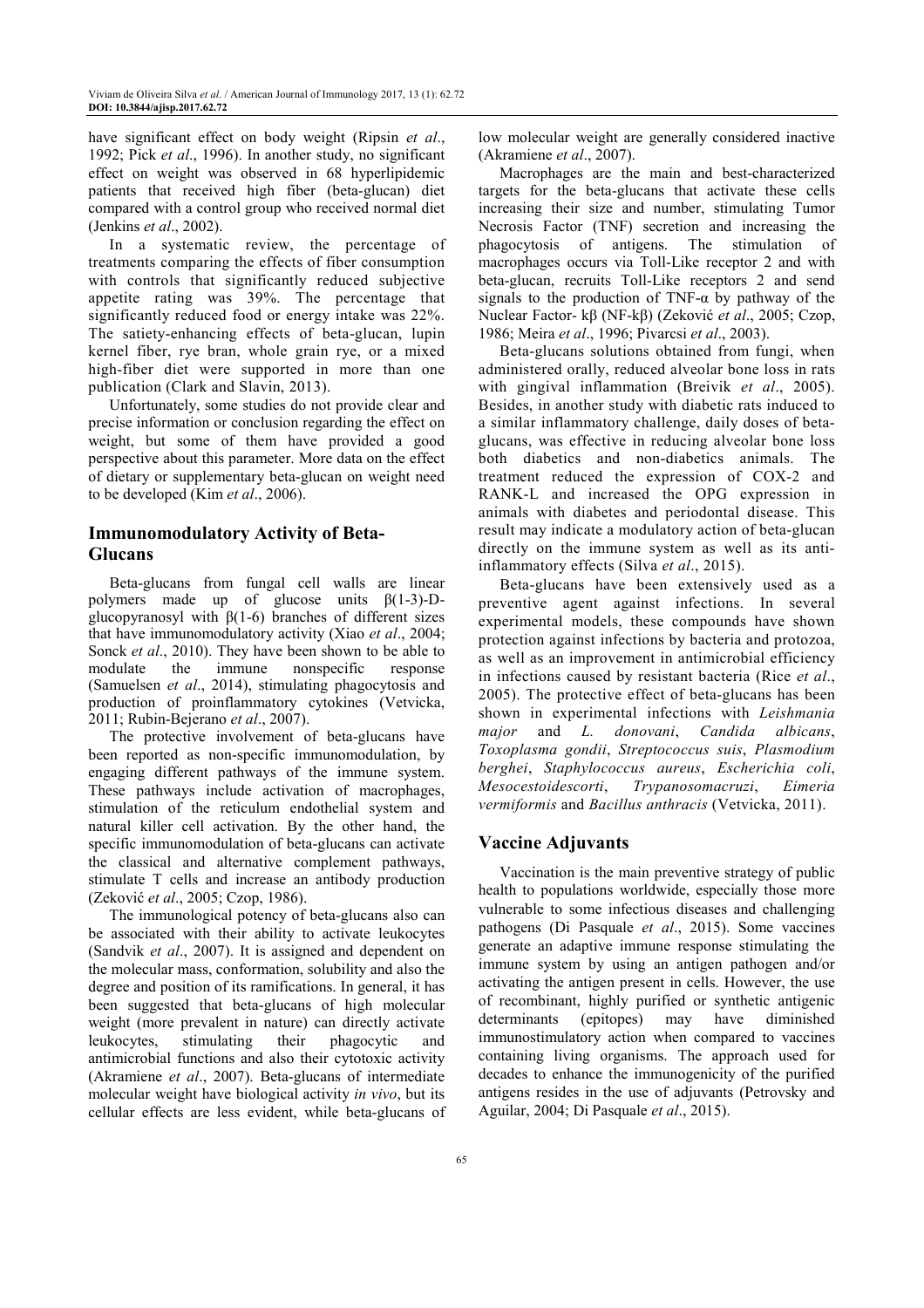New technologies have been employed both in vaccines development and selection of powerful adjuvants. The adequate combination of the antigen and adjuvant may contribute either to the initial innate immune response and efficacy of the downstream adaptive immune response (Cordeiro *et al*., 2015). Adjuvants may be bacteria derived, liposome, aluminum salts, emulsions, tensoactives and carbohydrate based. Polysaccharides like glucans, dextrans, lentinans, galactomannans and glucomannans have been described as adjuvants (Di Pasquale *et al*., 2015). The mechanism described for these carbohydrates action as adjuvants involves the free-cellular toxicity response enhancement promoted by gamma inulin. However, as a complex carbohydrate, some polysaccharides based adjuvants may be metabolized to fructose and glucose reducing its efficacy (Petrovsky and Aguilar, 2004).

As beta-glucans are present in some bacteria, yeast and seaweed cell walls (Goodridge *et al*., 2009), it led to the exploration of these polysaccharides as immunostimulatory agents of the Pattern Recognition Receptors (PRRs) (Soltanian *et al*., 2009). Used as adjuvant, beta-glucans can deliver the antigen into cells and induce an antigen-specific immune response (Temizoz *et al*., 2016).

Intervention of beta glucans in immunity is mainly due to their interaction with specific cell receptors. CR3 (complement receptor), present in myeloid cells such as macrophages, Dendritic Cells (DCs) and NK cells, was the first receptor described for the recognition of betaglucans (Cordeiro *et al*., 2015).

The most studied beta-glucan receptor Dectin-1 is a type II transmembrane protein present in myeloid cells. The interaction of this receptor with betaglucans adjuvants induce the production of Reactive Oxygen Species (ROS), internalization of pathogens (Goodridge *et al*., 2009; Lipinski *et al*., 2013; Mochizuki and Sakurai, 2011), pro-inflammatory cytokines production, via the spleen tyrosine kinase (Syk)/NFκB pathway (Temizoz *et al*., 2016). This interaction also allowed the use of beta-glucans for the enhancement of immune responses triggering also the internalization of pathogens via phagocytosis (Cordeiro *et al*., 2015).

Influenza A virus is a dangerous pathogen and its H5N1 subtype can be transmitted directly from domestic fowls to humans leading to respiratory diseases and even death. Vaccination is the preventive approach to avoid seasonal pandemia, however, the use of adjuvants is important for vaccine effectiveness. Wang *et al.* (2016) showed that *Saccharomyces cerevisiae* had effects on the *in vitro* splenic lymphocyte cells of mice, promoting significantly lymphocyte proliferation singly or synergistically with Con A and LPS and stimulated the cells to secrete IL-2

and INF-γ. The same study evaluated the adjuvant activity of *Saccharomyces cerevisiae* in BALB/c mice inoculated with inactivated H5N1vaccine *in vivo*, showing that *Saccharomyces cerevisiae* could significantly enhance lymphocyte proliferation, effectively increase the percentage of CD4+ T cells, decrease the percentage of CD8+ T cells and elevate the CD4+/CD8+ ratio; enhance the HI antibody title and promote the production of IL-2, INF-, IL-4 and IL-6 at medium level. These results indicated that sulfated glucan showed an excellent adjuvant effect on H5N1vaccine in a mice model.

Beta-glucans from *Saccharomyces cerevisiae*are important bioactive compounds for animal and human health, but its low solubility has led to some issues. Sulfate modification could improve its solubility and change its bioactivities. Sulfated yeast glucan could stimulate animal cells proliferation, promote cytokine secretion and enhance antibody titer of vaccine (Wang *et al*., 2016).

Dube *et al.* (2014) used chitosan-coated PLGA nanoparticles functionalized with 1,3-beta-glucan from *Euglena gracilis* for Dectin-1 targeting and reported an increased intracellular delivery of the encapsulated antituberculosis drug, enhanced pro-inflammatory reaction with relevant production of reactive oxygen and nitrogen species (Cordeiro *et al*., 2015). It is important to notice that beta-glucan adjuvant properties are different between each other, depending on many configurations of molecular structures, size and branches responsible for the differences (Soltanian *et al*., 2009; Adams *et al*., 2008; Barsanti *et al*., 2011; Sletmoen and Stokke, 2008).

Overall, beta-glucans present interesting immunomodulating properties as adjuvants for vaccine development and further research should test the limits for its applications.

## **Antitumor Activity**

Beta-glucans have been therapeutically used as antitumor agents. These compounds can exercise their functions both within tumor microenvironments and systemically. This can occur by activation or recruitment of immune effectors cells in tumors or increasing the adaptive immune responses stimulated by concomitant immunotherapy (Barton *et al*., 2016). Thus, beta-glucans act as potent immunostimulant, stimulating the innate and adaptive immune response, which contributes to their antitumor properties (Tian *et al*., 2013). In addition, these polysaccharides have been described as biological response modifiers with antitumor properties which lead to potent immune responses through its recognition by a variety of pattern recognition receptors on dendritic cells, macrophages and neutrophils. The activation of these cells triggers adaptive immune cell responses, such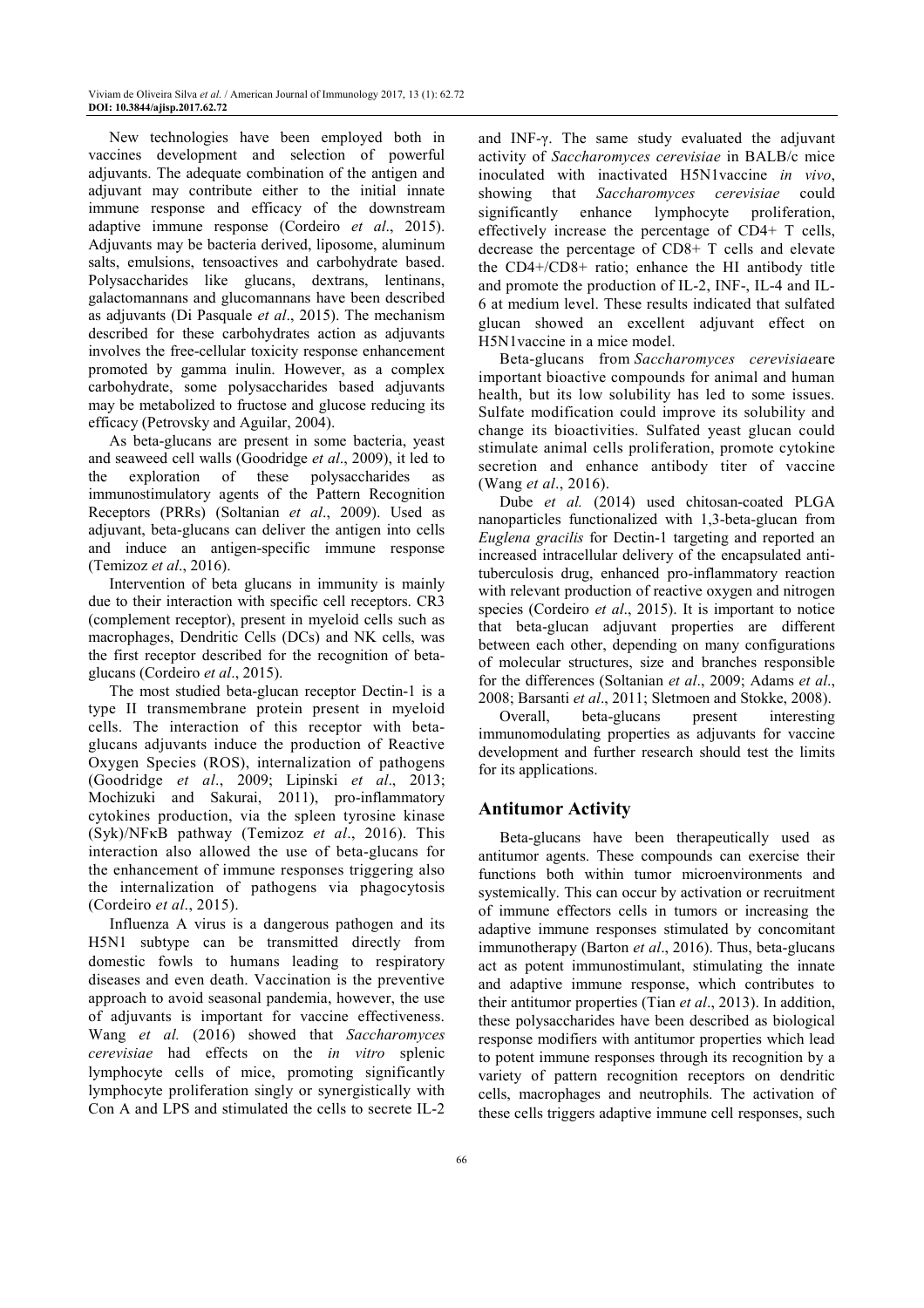as CD4, CD8, T cells and B cells, resulting in inhibition of tumor growth and metastasis (Albeituni and Yan, 2013; Yoon *et al*., 2013).

Numerous studies have highlighted the importance of these assets as effective contributors in anticancer therapies. A study in mice with mammary tumors showed the effectiveness of oral use of beta-glucans as an adjuvant for monoclonal antibody antitumor in cancer immunotherapy, activating the Th1 response which promotes the activity of cytotoxic T lymphocyte, resulting in a more effective way to remove tumors (Baran *et al*., 2007).

According to Hong *et al.* (2003) multiple tumor models were induced in mice that were subjected to treatments with antitumor antibodies, beta-glucans and beta-glucan combined with antitumor monoclonal antibodies. The combined treatment led to a greater tumor regression in all models that included breast carcinoma and liver tumors, indicating that the therapeutic efficacy of the antitumor antibodies can be significantly enhanced by concurrent administration of beta-glucan. This action is due to the recruitment of granulocytes as tumor killer cells which are powered by recognition of the complement system via CR3 (Hong *et al*., 2003).

Other pre-clinical studies in mice revealed that betaglucan can improve anti-tumor immune responses by activating the complement system and recruiting tumoricidal granulocytes in addition to the activation of the Dectin-1 signaling pathway. On the other hand, although some clinical trials, conducted in Japan and China, demonstrated the anti-tumor effect of beta-glucan in carcinoma and leukemia patients, clinical studies are still scarce (Temizoz *et al*., 2016).

A short-term clinical study was conducted in which female patients with breast cancer at an advanced stage receiving daily doses of beta-glucan orally for 15 days. The cancer patients were compared with healthy patients/control group. Despite a relatively low initial white blood cell count, the administration of beta-glucan stimulated the proliferation and activation of monocytes in patients with advanced breast cancer (Demir *et al*., 2007).

Generally, a variety of species of edible fungi containing beta-glucan have been widely used as assets with potential anticancer activity (Chan *et al*., 2009). Fractions of Maitake mushrooms decreased the size of lung, liver and breast cancer when combined with chemotherapy. On the other hand, these effects were less evident in patients with leukemia, stomach and brain cancer which were also treated with Maitake mushroom extracts (Kodama *et al*., 2002; 2003). The D-fraction Maitake combined with the agonist nine of the Toll-like receptor increased the expression of dendritic cell maturation markers and also, increased the interleukin-12 in dendritic cells, but did not increase the production

of interleukin-10. These results provide the basis for a potent antitumor therapy using a combination of immunological agents for future immunotherapy clinical studies in the patients (Masuda *et al*., 2015).

## **Conclusion**

Beta-glucans from yeast  $(\beta-1,3/1,6)$  have a higher immunomodulatory activity, while those from plants and bacteria  $(\beta-1,3/1,4)$  have characteristics that confer greater metabolic potential. The low incidence of collateral effects associated with the use of beta-glucans should be considered for its inclusion in a range of immune prevention and therapies.

## **Acknowledgment**

The authors would like to thank the Research Support Foundation of the State of Minas Gerais (Fundação de Amparo à Pesquisa do Estado de Minas Gerais - FAPEMIG), National Council for Scientific and Technological Development (Conselho Nacional de DesenvolvimentoCientífico e Tecnológico - CNPq) and Coordination for the Improvement of Higher Education Personnel (Coordenação de Aperfeiçoamento de Pessoal de Nível Superior - CAPES) for the support provided.

## **Author's Contributions**

The authors contributed equally to this work. All authors read and approved the final manuscript.

## **Ethics**

Not applicable.

## **References**

- Adams, E.L., P.J. Rice, B. Graves, H.E. Ensley and H. Yu *et al*., 2008. Differential high-affinity interaction of dectin-1 with natural or synthetic glucans is dependent upon primary structure and is influenced by polymer chain length and side-chain branching. J. Pharmacol. Exp. Ther., 325: 115-123. DOI: 10.1124/jpet.107.133124
- Akramiene, D., A. Kondrotas, J. Didziapetriene and E. Kevelaitis, 2007. Effects of beta-glucans on the immune system. Medicina (Kaunas), 43: 597-606. PMID: 17895634
- Albeituni, S.H. and J. Yan, 2013. The effects of βglucans on dendritic cells and implications for cancer therapy. Anticancer Agents Med. Chem., 13: 689-698. DOI: 10.2174/1871520611313050003
- Alfieri, M.A., J. Pomerleau, D.M. Grace and L. Anderson, 1995. Fiber intake of normal weight, moderately obese and severely obese subjects. Obes. Res., 3: 541-547. DOI: 10.1002/j.1550-8528.1995.tb00188.x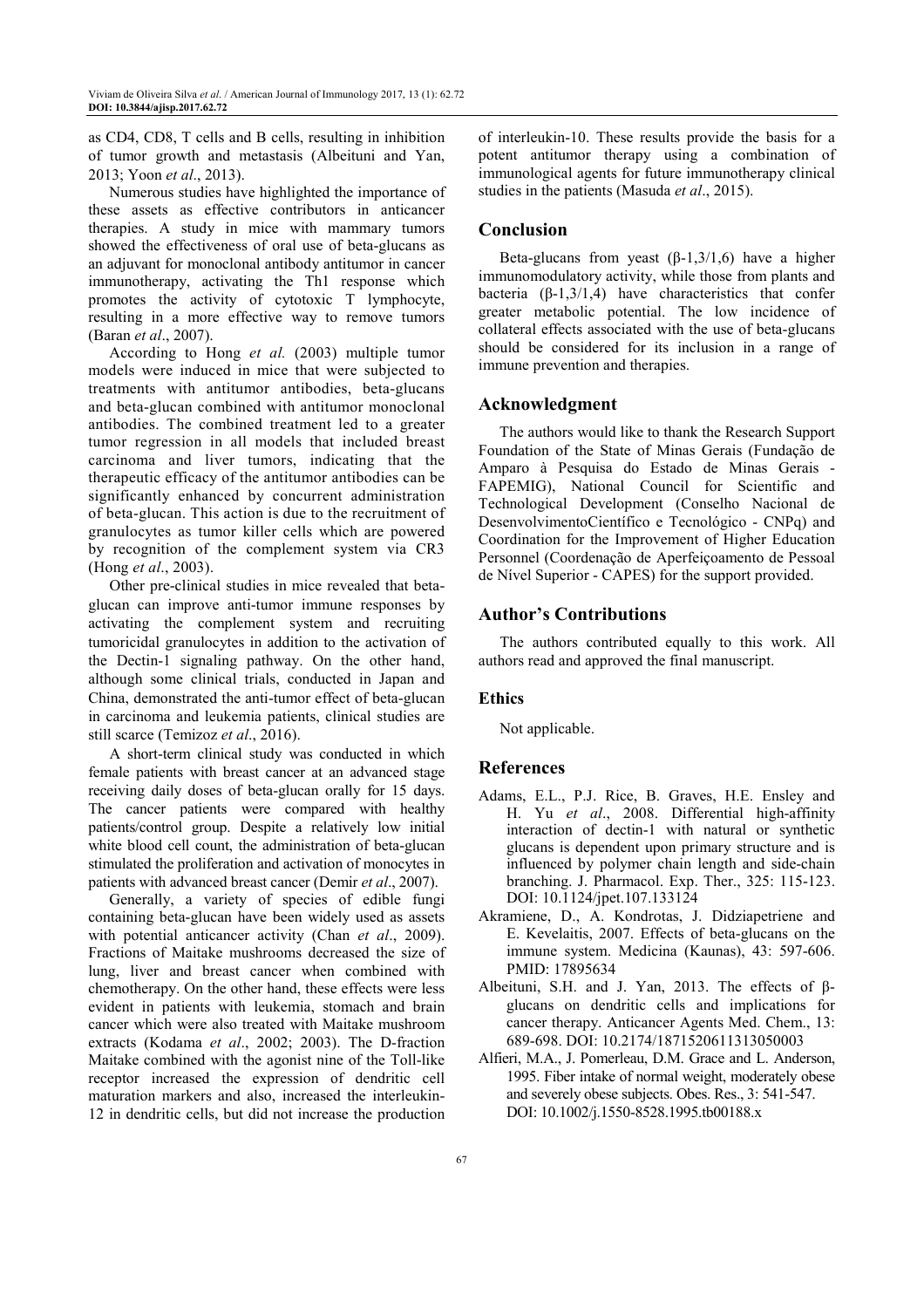- de Araújo, T.V., E.F. Andrade, R.V. Lobato, D.R. Gomes and N.F. de Sousa *et al*., 2016. Effects of betaglucans ingestion (*Saccharomyces cerevisiae*) on metabolism of rats receiving high-fat diet. J. Anim. Physiol. Anim. Nutr. DOI: 10.1111/jpn.12452
- Baran, J., D.J. Allendorf, F. Hong and G.D. Ross, 2007. Oral beta-glucan adjuvant therapy converts nonprotective Th2 response to protective Th1 cellmediated immune response in mammary tumorbearing mice. Folia Histochem. Cytobiol., 45: 107-114. PMID: 17597024
- Barsanti, L., V. Passarelli, V. Evangelista, A.M. Frassanito and P. Gualtieri, 2011. Chemistry, physicochemistry and applications linked to biological activities of β-glucans. Nat. Prod. Rep., 28: 205-230. DOI: 10.1039/C0NP00018C
- Barton, C., K. Vigor, R. Scott, P. Jones and H. Lentfer *et al*., 2016. Beta-glucan contamination of pharmaceutical products: How much should we accept? Cancer Immunol. Immunother., 65: 1289-1301. DOI: 10.1007/s00262-016-1875-9
- Battilana, P., K. Ornstein, K. Minehira, J.M. Schwarz and K. Acheson *et al*., 2001. Mechanisms of action of beta-glucan in postprandial glucose metabolism in healthy men. Eur. J. Clin. Nutr., 55: 327-333. DOI: 10.1038/sj.ejcn.1601160
- Benelam, B., 2009. Satiation, satiety and their effects on eating behaviour. Nutr. Bull., 34: 126-173. DOI: 10.1111/j.1467-3010.2009.01753.x
- Blundell, J., C. de Graaf, T. Hulshof, S. Jebb and B. Livingstone *et al*., 2010. Appetite control: Methodological aspects of the evaluation of foods. Obes. Rev., 11: 251-270.

DOI: 10.1111/j.1467-789X.2010.00714.x

- Bohn, J.A. and J.N. BeMiller, 1995.  $(1\rightarrow 3)$ -β-d-Glucans as biological response modifiers: A review of structurefunctional activity relationships. Carbohydr. Polym., 28: 3-14. DOI: 10.1016/0144-8617(95)00076-3
- Breivik, T., P.K. Opstad, R. Engstad, G. Gundersen and P. Gjermo *et al*., 2005. Soluble beta-1,3/1,6-glucan from yeast inhibits experimental periodontal disease in Wistar rats. J. Clin. Periodontol., 32: 347-352. DOI: 10.1111/j.1600-051X.2005.00672.x
- Chan, G., W. Chan, D. Sze, 2009. The effects of  $β$ glucan on human immune and cancer cells. J. Hematol. Oncol., 2: 25-25. DOI: 10.1186/1756-8722-2-25
- Chen, J., X.D. Zhang and Z. Jiang, 2013. The application of fungal β-glucans for the treatment of colon cancer. Anticancer Agents Med. Chem., 13: 725-730. PMID: 23293888
- Choi, J.S., H. Kim, M.H. Jung, S. Hong and J. Song, 2010. Consumption of barley beta-glucan ameliorates fatty liver and insulin resistance in mice fed a high-fat diet. Mol. Nutr. Food Res., 54: 1004-1013. DOI: 10.1002/mnfr.200900127

Clark, M.J. and J.L. Slavin, 2013. The effect of fiber on satiety and food intake: A systematic review. J. Am. Coll. Nutr., 32: 200-211.

DOI: 10.1080/07315724.2013.791194

- Collins, S. and G. Reid, 2016. Distant site effects of ingested prebiotics. Nutrients, 8: 523-523. DOI: 10.3390/nu8090523
- Cordeiro, A.S., M.J. Alonso and M. de la Fuente, 2015. Nanoengineering of vaccines using natural polysaccharides. Biotechnol. Adv., 33: 1279-1293. DOI: 10.1016/j.biotechadv.2015.05.010
- Czop, J.K., 1986. The role of β-glucan receptors on blood and tissue leukocytes in phagocytosis and metabolic activation. Pathol. Immunopathol. Res., 5: 286-296. DOI: 10.1159/000157022
- DeFronzo, R.A., 2004. Pathogenesis of type 2 diabetes mellitus. Med. Clin. North. Am., 88: 787-835. DOI: 10.1016/j.mcna.2004.04.013
- Demir, G., H.O. Klein, N. Mandel-Molinas and N. Tuzuner, 2007. Beta glucan induces proliferation and activation of monocytes in peripheral blood of patients with advanced breast cancer. Int. Immunopharmacol., 7: 113-116. DOI: 10.1016/j.intimp.2006.08.011
- Dong, J., F. Cai, R. Shen and Y. Liu, 2011. Hypoglycaemic effects and inhibitory effect on intestinal disaccharidases of oat beta-glucan in streptozotocin-induced diabetic mice. Food Chem., 129: 1066-1071.

DOI: 10.1016/j.foodchem.2011.05.076

- Dube, A., J.L. Reynolds, W.C. Law, C.C. Maponga and P.N. Prasad *et al*., 2014. Multimodal nanoparticles that provide immunomodulation and intracellular drug delivery for infectious diseases. Nanomedicine Nanotechnol. Biol. Med., 10: 831-838. DOI: 10.1016/j.nano.2013.11.012
- Fazeli Farsani, S., M.P. van der Aa, M.M.J. van der Vorst, C.A.J. Knibbe and A. de Boer, 2013. Global trends in the incidence and prevalence of type 2 diabetes in children and adolescents: A systematic review and evaluation of methodological approaches. Diabetologia, 56: 1471-1488. DOI: 10.1007/s00125-013-2915-z
- Francelino Andrade, E., R. Vieira Lobato, T. Vasques Araújo, M. Gilberto Zangerônimo and R. Vicente Sousa *et al*., 2014. Effect of beta-glucans in the control of blood glucose levels of diabetic patients: A systematic review. Nutr. Hosp., 31: 170-177. DOI: 10.3305/nh.2015.31.1.7597
- Gacto, M., J. Vicente-Soler, J. Cansado and T.G. Villa, 2000. Characterization of an extracellular enzyme system produced by Micromonospora chalcea with lytic activity on yeast cells. J. Applied Microbiol., 88: 961-967. DOI: 10.1046/j.1365-2672.2000.01065.x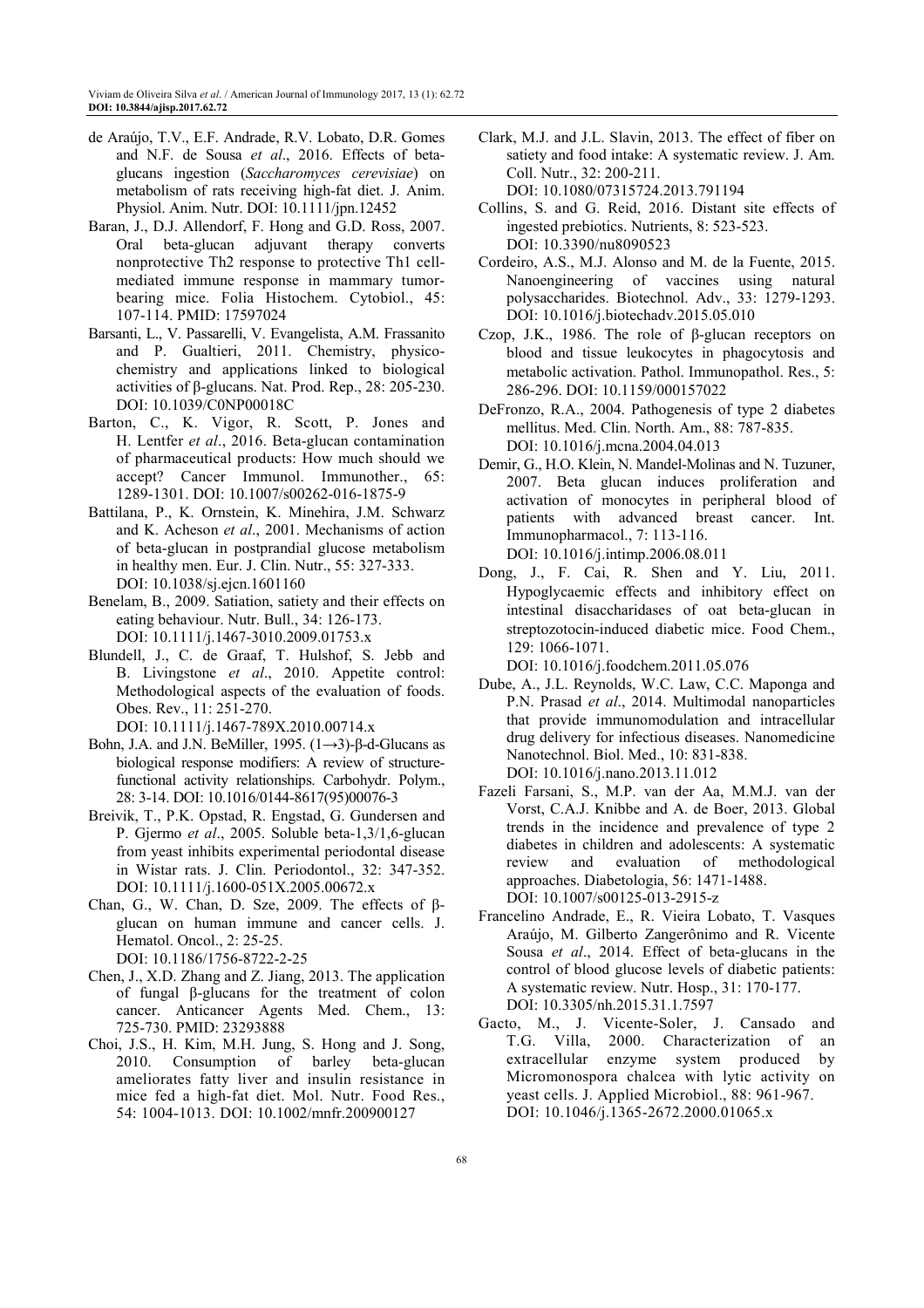Gao, R., Y. Wang and Z. Wu, J. Ming and G. Zhao, 2012. Interaction of barley β-glucan and tea polyphenols on glucose metabolism in streptozotocin-induced diabetic rats. J. Food Sci., 77: H128-34.

DOI: 10.1111/j.1750-3841.2012.02688.x

- Goodridge, H.S., A.J. Wolf and D.M. Underhill, 2009. β‐glucan recognition by the innate immune system. Immunol. Rev., 230: 38-50. DOI: 10.1111/j.1600-065X.2009.00793.x
- Hanada, N., T. Katayama and A. Kunimori, 1993. Four different types of glucans synthesised by glucosyltransferases from Streptococcus sobrinus. Microbios. 73: 23-35.
- Harnack, U., K. Eckert and G. Pecher, 2011. Beta-(1-3),(1- 6)-D-glucan enhances the effect of low-dose cyclophosphamide treatment on A20 lymphoma in mice. Anticancer Res., 31: 1169-1172. PMID: 21508361
- Ho, I.H.H., L. Matia-Merino and L.M. Huffman, 2015. Use of viscous fibres in beverages for appetite control: A review of studies. Int. J. Food. Sci. Nutr., 66: 479-490. DOI: 10.3109/09637486.2015.1034252
- Hong, F., R.D. Hansen, J. Yan, D.J. Allendorf and J.T. Baran *et al*., 2003. Beta-glucan functions as an adjuvant for monoclonal antibody immunotherapy by recruiting tumoricidal granulocytes as killer cells. Cancer Res., 63: 9023-9031. PMID: 14695221
- Jelsma, J. and D.R. Kreger, 1975. Ultrastructural observations on (1→3)-β-D-glucan from fungal cellwalls. Carbohydr. Res., 43: 200-203. DOI: 10.1016/S0008-6215(00)83988-9
- Jenkins, A.L., D.J.A. Jenkins, U. Zdravkovic, P. Würsch and V. Vuksan, 2002. Depression of the glycemic index by high levels of beta-glucan fiber in two functional foods tested in type 2 diabetes. Eur. J. Clin. Nutr., 56: 622-628. DOI: 10.1038/sj.ejcn.1601367
- Kim, S.Y., H.J. Song, Y.Y. Lee, K.H. Cho and Y.K. Roh, 2006. Biomedical issues of dietary fiber βglucan. J. Korean Med. Sci., 21: 781-789. DOI: 10.3346/jkms.2006.21.5.781
- Kim, Y.W., K.H. Kim, H.J. Choi and D.S. Lee 2005. Anti-diabetic activity of beta-glucans and their enzymatically hydrolyzed oligosaccharides from *Agaricus blazei*. Biotechnol. Lett., 27: 483-487. DOI: 10.1007/s10529-005-2225-8
- Kimm, S.Y., 1995. The role of dietary fiber in the development and treatment of childhood obesity. Pediatrics, 96: 1010-1014. PMID: 7494672
- King, D.E., A.G. Mainous, B.M. Egan, R.F. Woolson and M.E. Geesey, 2005. Fiber and C-reactive protein in diabetes, hypertension and obesity. Diabetes Care, 28: 1487-1489. DOI: 10.2337/diacare.28.6.1487
- Kodama, N., K. Komuta and H. Nanba, 2002. Can maitake MD-fraction aid cancer patients? Altern. Med. Rev., 7: 236-239. PMID: 12126464
- Kodama, N., K. Komuta and H. Nanba, 2003. Effect of Maitake (*Grifola frondosa*) D-Fraction on the activation of NK cells in cancer patients. J. Med. Food., 6: 371-377. DOI: 10.1089/109662003772519949
- Li, J., Y. Aizawa, K. Hiramoto, E. Kasahara and D. Tsuruta *et al*., 2015. Anti-inflammatory effect of water-soluble complex of 1′-acetoxychavicol acetate with highly branched β-1,3-glucan on contact dermatitis. Biomed. Pharmacother., 69: 201-207. DOI: 10.1016/j.biopha.2014.11.026
- Liatis, S., P. Tsapogas, E. Chala, C. Dimosthenopoulos and K. Kyriakopoulos *et al*., 2009. The consumption of bread enriched with betaglucan reduces LDL-cholesterol and improves insulin resistance in patients with type 2 diabetes. Diabetes Metab., 35: 115-120. DOI: 10.1016/j.diabet.2008.09.004
- Lipinski, T., A. Fitieh, J. St. Pierre, H.L. Ostergaard and D.R. Bundle *et al*., 2013. Enhanced immunogenicity of a tricomponent mannan tetanus toxoid conjugate vaccine targeted to dendritic cells via dectin-1 by incorporating βglucan. J. Immunol., 190: 4116-4128. DOI: 10.4049/jimmunol.1202937
- Lissner, L., A.K. Lindroos and L.Sjöström, 1998. Swedish Obese Subjects (SOS): An obesity intervention study with a nutritional perspective. Eur. J. Clin. Nutr., 52: 316-322. DOI: 10.1038/sj.ejcn.1600567
- Liu, S., 2003. Whole-grain foods, dietary fiber and type 2 diabetes: Searching for a kernel of truth. Am. J. Clin. Nutr., 77: 527-529. PMID: 12600838
- Liu, S., J.E. Buring, H.D. Sesso, E.B. Rimm and W.C. Willett *et al*., 2002. A prospective study of dietary fiber intake and risk of cardiovascular disease among women. J. Am. Coll. Cardiol., 39: 49-56. DOI: 10.1016/S0735-1097(01)01695-3
- Lo, H.C., F.A. Tsai, S.P. Wasser, J.G. Yang and B.M. Huang, 2006. Effects of ingested fruiting bodies, submerged culture biomass and acidic polysaccharide glucuronoxylomannan of *Tremella mesenterica* Retz.:Fr. on glycemic responses in normal and diabetic rats. Life Sci., 78: 1957-1966. DOI: 10.1016/j.lfs.2005.08.033
- Malandrino, N. and R.J. Smith, 2011. Personalized medicine in diabetes. Clin. Chem., 57: 231-240. DOI: 10.1373/clinchem.2010.156901
- Masuda, Y., D. Nawa, Y. Nakayama, M. Konishi and H. Nanba, 2015. Soluble β-glucan from *Grifola frondosa* induces tumor regression in synergy with TLR9 agonist via dendritic cell-mediated immunity. J. Leukoc. Biol., 98: 1015-1025. DOI: 10.1189/jlb.1A0814-415RR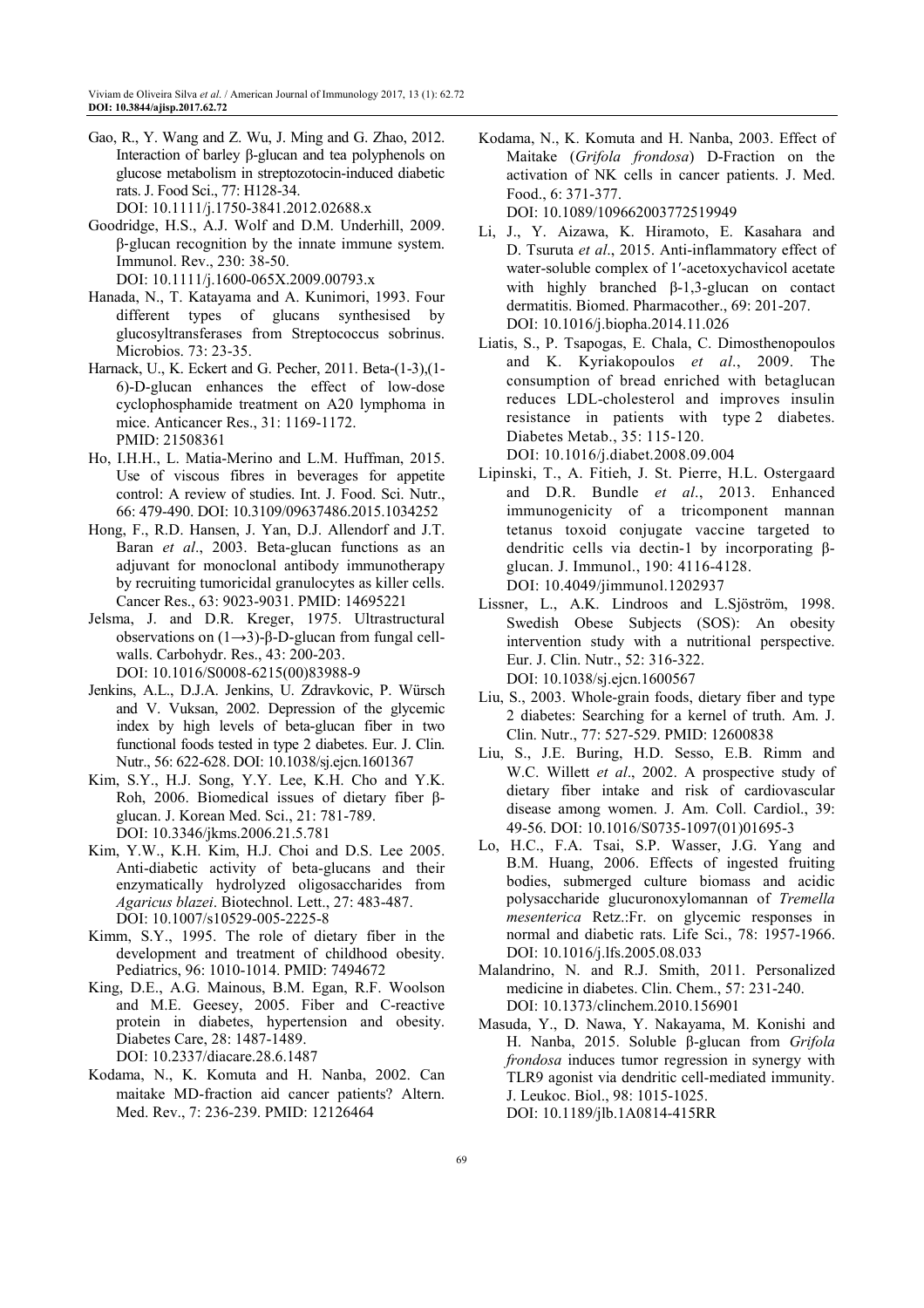- Meira, D.A., P.C. Pereira, J. Marcondes-Machado, R.P. Mendes and B. Barraviera *et al*., 1996. The use of glucan as immunostimulant in the treatment of paracoccidioidomycosis. Am. J. Trop. Med. Hyg., 55: 496-503. PMID: 8940980
- Miranda-Nantes, C.C.B.O., E.A.I. Fonseca, C.T.B.V. Zaia, C.T.B.V. Zaia and R.F.H. Dekker *et al*., 2011. Hypoglycemic and Hypocholesterolemic effects of botryosphaeran from *Botryosphaeria rhodina* MAMB-05 in Diabetes-Induced and Hyperlipidemia Conditions in Rats. Mycobiology, 39: 187-193. DOI: 10.5941/MYCO.2011.39.3.187
- Mochizuki, S. and K. Sakurai, 2011. Dectin-1 targeting delivery of TNF-α antisense ODNs complexed with β-1,3-glucan protects mice from LPS-induced hepatitis. J. Control Release, 151: 155-161. DOI: 10.1016/j.jconrel.2011.01.026
- Di Pasquale, A., S. Preiss, F. Tavares Da Silva and N. Garçon, 2015. Vaccine Adjuvants: From 1920 to 2015 and Beyond. Vaccines, 3: 320-343. DOI: 10.3390/vaccines3020320
- De Paula, A.C.C.F.F., R.V. Sousa, R.C.L. Figueiredo-Ribeiro and M.S. Buckeridge, 2005. Hypoglycemic activity of polysaccharide fractions containing betaglucans from extracts of Rhynchelytrum repens (Willd.) C.E. Hubb., Poaceae. Braz. J. Med. Biol. Res., 38: 885-893. PMID: 15933782
- Petrovsky, N. and J.C. Aguilar, 2004. Vaccine adjuvants: Current state and future trends. Immunol. Cell Biol., 82: 488-496. DOI: 10.1111/j.0818-9641.2004.01272.x
- Pick, M.E., Z.J. Hawrysh, M.I. Gee, E. Toth and M.L. Garg *et al*., 1996. Oat bran concentrate bread products improve long-term control of diabetes: A pilot study. J. Am. Diet Assoc., 96: 1254-1261. DOI: 10.1016/S0002-8223(96)00329-X
- Pivarcsi, A., L. Bodai, B. Réthi, A. Kenderessy‐Szabó and A. Koreck *et al*., 2003. Expression and function of Toll-like receptors 2 and 4 in human keratinocytes. Int. Immunol., 15: 721-730. DOI: 10.1093/intimm/dxg068
- Rahar, S., G. Swami, N. Nagpal, M.A. Nagpal and G.S. Singh, 2011. Preparation, characterization and biological properties of β-glucans. J. Adv. Pharm. Technol. Res., 2: 94-103.

DOI: 10.4103/2231-4040.82953

Reyna, N.Y., C. Cano, V.J. Bermúdez, M.T. Medina and A.J. Souki *et al*., 2003. Sweeteners and beta-glucans improve metabolic and anthropometrics variables in well controlled type 2 diabetic patients. Am. J. Ther., 10: 438-443.

DOI: 10.1097/00045391-200311000-00010

Rice, P.J., E.L. Adams, T. Ozment-Skelton, A.J. Gonzalez and M.P. Goldman *et al*., 2005. Oral delivery and gastrointestinal absorption of soluble glucans stimulate increased resistance to infectious challenge. J. Pharmacol. Exp. Ther., 314: 1079-1086. DOI: 10.1124/jpet.105.085415

- Ripsin, C.M., J.M. Keenan, D.R. Jacobs, P.J. Elmer and R.R. Welch *et al*., 1992. Oat products and lipid lowering. A meta-analysis. JAMA, 267: 3317-25. DOI: 10.1001/jama.1992.03480240079039
- Rolin, D.B., P.E. Pfeffer, S.F. Osman, B.S. Szwergold and F. Kappler *et al*., 1992. Structural studies of a phosphocholine substituted  $β-(1,3)$ ; (1,6) macrocyclic glucan from *Bradyrhizobium japonicum* USDA 110. Biochim. Biophys. Acta, 1116: 215-225. DOI: 10.1016/0304-4165(92)90014-L
- Rop, O., J. Mlcek and T. Jurikova, 2009. Beta-glucans in higher fungi and their health effects. Nutr. Rev., 67: 624-631. DOI: 10.1111/j.1753-4887.2009.00230.x
- Rubin-Bejerano, I., C. Abeijon, P. Magnelli, P. Grisafi and G.R. Fink, 2007. Phagocytosis by human neutrophils is stimulated by a unique fungal cell wall component. Cell Host Microbe, 2: 55-67. DOI: 10.1016/j.chom.2007.06.002
- Ruthes, A.C., E.R. Carbonero, M.M. Córdova, C.H. Baggio and A.R.S. Santos *et al*., 2013. Lactarius rufus (1→3),(1→6)-β-D-glucans: Structure, antinociceptive and anti-inflammatory effects. Carbohydr. Polym., 94: 129-316. DOI: 10.1016/j.carbpol.2013.01.026
- Samuelsen, A.B.C., J. Schrezenmeir and S.H. Knutsen, 2014. Effects of orally administered yeast-derived beta-glucans: A review. Mol. Nutr. Food Res., 58: 183-193. DOI: 10.1002/mnfr.201300338
- Sandvik, A., Y.Y. Wang, H.C. Morton, A.O. Aasen and J.E. Wang *et al*., 2007. Oral and systemic administration of β-glucan protects against lipopolysaccharide-induced shock and organ injury in rats. Clin. Exp. Immunol., 148: 168-177. DOI: 10.1111/j.1365-2249.2006.03320.x
- Schalkwijk, C.G. and C.D.A. Stehouwer, 2005. Vascular complications in diabetes mellitus: The role of endothelial dysfunction. Clin. Sci. (Lond.), 109: 143-159. DOI: 10.1042/CS20050025
- Schneeman, B.O., 1987. Dietary fiber and gastrointestinal function. Nutr. Rev., 45: 129-132. DOI: 10.1111/j.1753-4887.1987.tb06343.x
- Seino, Y., K. Nanjo, N. Tajima, T. Kadowaki and A. Kashiwagi *et al*., 2010. Report of the committee on the classification and diagnostic criteria of diabetes mellitus. J. Diabetes Investig., 1: 212-228. DOI: 10.1111/j.2040-1124.2010.00074.x
- Sener, G., E. Ekşioğlu-Demiralp, M. Cetiner, F. Ercan and B.Ç. Yeğen *et al*., 2006. Beta-glucan ameliorates methotrexate-induced oxidative organ injury via its antioxidant and immunomodulatory effects. Eur. J. Pharmacol., 542: 170-178. DOI: 10.1016/j.ejphar.2006.02.056
- Silva, V.D.O., R.V. Lobato, E.F. Andrade, C.G. de Macedo and J.T.C. Napimoga *et al*., 2015. β-Glucans (*Saccharomyces cereviseae*) Reduce glucose levels and attenuate alveolar bone loss in diabetic rats with periodontal disease. PLoS One, 10: e0134742 e0134742. DOI: 10.1371/journal.pone.0134742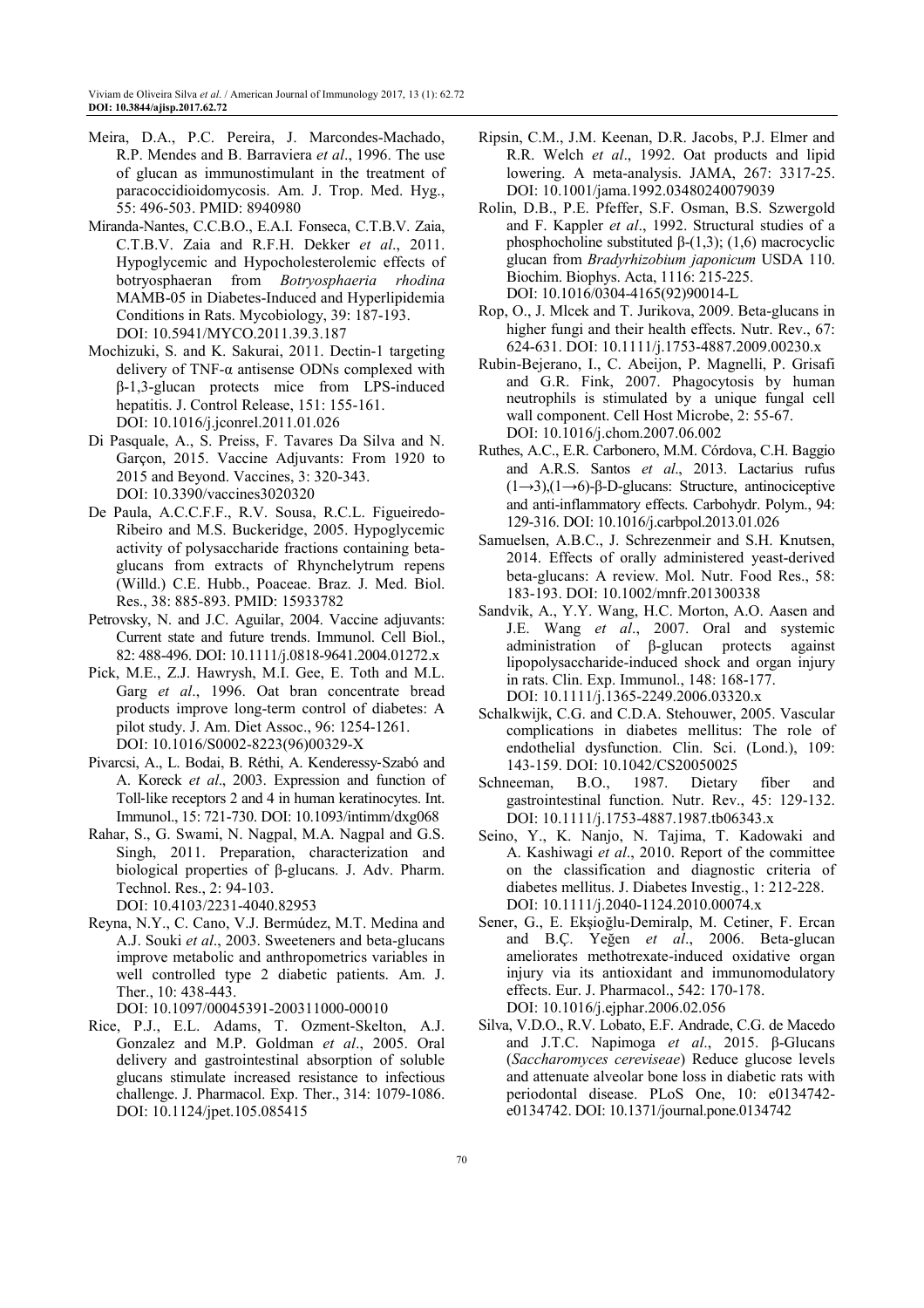- Silveira, M.L.L., F.R. Smiderle, C.P Moraes, D.G. Borato and C.H. Baggio *et al*., 2014. Structural characterization and anti-inflammatory activity of a linear β-D-glucan isolated from *Pleurotus sajorcaju*. Carbohydr. Polym., 113: 588-596. DOI: 10.1016/j.carbpol.2014.07.057
- Slavin, J.L., 2005. Dietary fiber and body weight. Nutrition, 21: 411-418.

DOI: 10.1016/j.nut.2004.08.018

- Sletmoen, M. and B.T. Stokke, 2008. Higher order structure of  $(1,3)$ -β-D-glucans and its influence on their biological activities and complexation abilities. Biopolymers, 89: 310-321. DOI: 10.1002/bip.20920
- Smeekens, S.P., M.S. Gresnigt, K.L. Becker, S.C. Cheng and S.A. Netea *et al*., 2015. An anti-inflammatory property of *Candida albicans* β-glucan: Induction of high levels of interleukin-1 receptor antagonist via a Dectin-1/CR3 independent mechanism. Cytokine, 71: 215-222. DOI: 10.1016/j.cyto.2014.10.013
- Soltanian, S., E. Stuyven, E. Cox, P. Sorgeloos and P. Bossier, 2009. Beta-glucans as immunostimulant in vertebrates and invertebrates. Crit. Rev. Microbiol., 35: 109-138. DOI: 10.1080/10408410902753746
- Sonck, E., E. Stuyven, B. Goddeeris and E. Cox, 2010. The effect of β-glucans on porcine leukocytes. Vet. Immunol. Immunopathol., 135: 199-207. DOI: 10.1016/j.vetimm.2009.11.014
- Suchecka, D., J.P. Harasym, J. Wilczak, M. Gajewska and M. Oczkowski *et al*., 2015. Antioxidative and anti-inflammatory effects of high beta-glucan concentration purified aqueous extract from oat in experimental model of LPS-induced chronic enteritis. J. Funct. Foods, 14: 244-254. DOI: 10.1016/j.jff.2014.12.019
- Sunil, C., S. Ignacimuthu and P. Agastian, 2011. Antidiabetic effect of *Symplocos cochinchinensis* (Lour.) S. Moore. in type 2 diabetic rats. J. Ethnopharmacol., 134: 298-304. DOI: 10.1016/j.jep.2010.12.018
- Tappy, L., E. Gugolz and P. Wursch, 1996. Effects of breakfast cereals containing various amounts of βglucan fibers on plasma glucose and insulin responses in NIDDM subjects. Diabetes. Care, 19: 831-834. DOI: 10.2337/diacare.19.8.831
- Temizoz, B., E. Kuroda and K.J. Ishii, 2016. Vaccine adjuvants as potential cancer immunotherapeutics. Int. Immunol., 28: 329-338. DOI: 10.1093/intimm/dxw015
- Tian, J., J. Ma, K. Ma, H. Guo and S.E. Baidoo *et al*., 2013. β-Glucan enhances antitumor immune responses by regulating differentiation and function of monocytic myeloid-derived suppressor cells. Eur. J. Immunol., 43: 1220-1230.
	- DOI: 10.1002/eji.201242841
- Tiwari, U. and E. Cummins, 2011. Meta-analysis of the effect of β-glucan intake on blood cholesterol and glucose levels. Nutrition, 27: 1008-1016. DOI: 10.1016/j.nut.2010.11.006
- Tosh, S.M., 2013. Review of human studies investigating the post-prandial blood-glucose lowering ability of oat and barley food products. Eur. J. Clin. Nutr., 67: 310-317. DOI: 10.1038/ejcn.2013.25
- Túrmina, J., E. Carraro, M.A. Cunha, R.F.H. Dekker and A.M. Barbosa *et al*., 2012. Toxicological Assessment of β-(1à6)-Glucan (Lasiodiplodan) in Mice during a 28-Day Feeding Study by Gavage. Molecules, 17: 14298-14309. DOI: 10.3390/molecules171214298
- Vetvicka, V., 2011. Glucan-immunostimulant, adjuvant, potential drug. World. J. Clin. Oncol., 2: 115-119. DOI: 10.5306/WJCO.v2.i2.115
- Vieira Lobato, R., V. De Oliveira Silva, E. Francelino Andrade, D. Ribeiro Orlando and M. Gilberto Zangeronimo, 2015. Metabolic Effects of βglucans (*Saccharomyces cerevisae*) per os Administration in Rats with Streptozotocininduced Diabetes. Nutr. Hosp., 32: 256-264. DOI: 10.3305/nh.2015.32.1.9013
- Volman, J.J., J.D. Ramakers and J. Plat, 2008. Dietary modulation of immune function by β-glucans. Physiol. Behav., 94: 276-284. DOI: 10.1016/j.physbeh.2007.11.045
- Vos, A.P., L. M'Rabet, B. Stahl, G. Boehm and J. Garssen *et al*., 2007. Immune-modulatory effects and potential working mechanisms of orally applied nondigestible carbohydrates. Crit. Ver. Immunol., 27: 97-140.

DOI: 10.1615/CRITREVIMMUNOL.V27.I2.10

- Wanders, A.J., J.J.G.C. van den Borne, C. de Graaf, T. Hulshof, M.C. Jonathan *et al*., 2011. Effects of dietary fibre on subjective appetite, energy intake and body weight: A systematic review of randomized controlled trials. Obes. Ver., 12: 724-739. DOI: 10.1111/j.1467-789X.2011.00895.x
- Wang, H., D. Weening, E. Jonkers, T. Boer, F. Stellaard *et al*., 2008. A curve fitting approach to estimate the extent of fermentation of indigestible carbohydrates. Eur. J. Clin. Invest., 38: 863-868. DOI: 10.1111/j.1365-2362.2008.02030.x
- Wang, M., L. Zhang, R. Yang, C. Fei and X. Wang *et al*., 2016. Improvement of immune responses to influenza vaccine (H5N1) by sulfated yeast betaglucan. Int. J. Biol. Macromol., 93: 203-207. DOI: 10.1016/j.ijbiomac.2016.06.057
- WHO, 2016. Global report on diabetes. World Heal Organ Geneva.